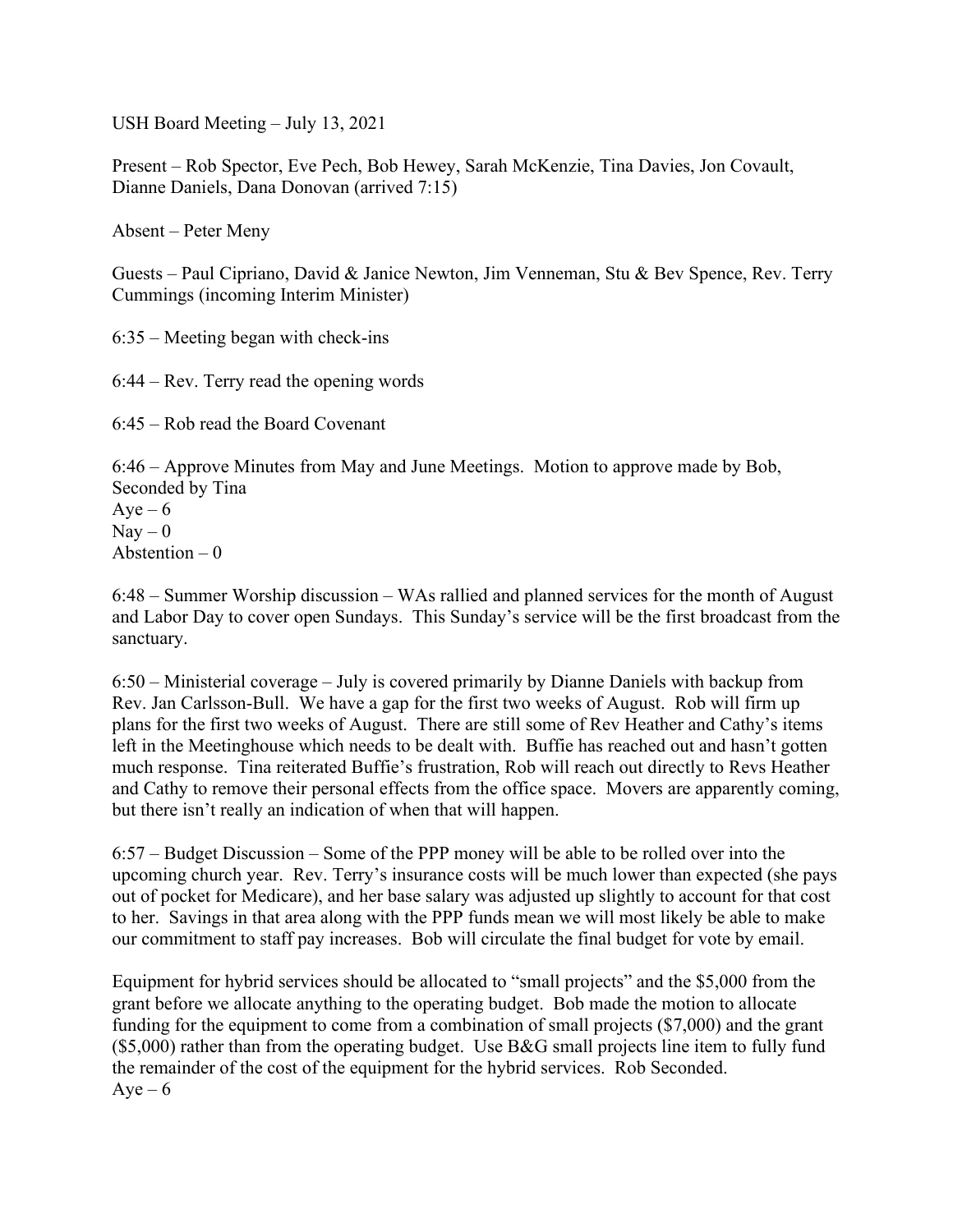$\text{Nav} - 0$ Abstention  $-0$ 

7:10 – Mask Policy discussion – Rob, Rev. Terry, and Eve met with the staff regarding their thoughts, there was no 100% consensus. Rob thinks that we should adopt a policy that fully vaccinated people do not need to wear a mask but are welcome to if they feel more comfortable doing so. Unvaccinated people would be expected to wear a mask inside the building at all times. There are some people who would prefer that we mandate mask-wearing by everyone while indoors. Policy will start now and be revisited when necessary. If we're not going to check vaccination cards, we need to make sure that the honor system actually means something. Maybe purchase disposable masks for people to use if needed. Rob made a motion that the Board adopt a policy that if people are fully vaccinated (and 2 weeks past last shot) no longer need to wear masks inside the meeting house. Bob seconded.  $Aye - 7$ 

 $\text{Nav} - 0$ Abstention  $-0$ 

7:37 – University of Hartford use of our parking lot – mechanical work going on at UHart, contractor has asked that their employees be able to use our parking lot for daytime parking of their personal vehicles (no heavy equipment). Either rental agreement be put in place or ask for an "in-kind" gift or donation to the society from the contractor. Use would be through January 1, 2022. Minimum of \$30/month/car through January 1, renewable if space still needed, with potentially an adder for plowing. Make sure that everything is in writing, Meetinghouse takes no responsibility for damage to vehicles. What about personal injury if someone slips in the lot and hurts themselves? Bob moved that we offer use of parking lot for \$30/month/car beginning 9/1/21, Rob seconded. (they are currently parking there with our permission for no cost)  $Aye-6$ 

 $\text{Nav} - 0$ 

Abstention – 1

Jon will email B&G and Rayla to coordinate parking lot rental.

7:50 – Preparation for Ingathering Service – WAs wanted to check the temperature on Ingathering (do we want a soft opening, or do we want it to be a big deal). If we want to make it a big deal, we need to make sure that lots of information regarding the re-opening of the Meetinghouse for Ingathering. Jon is available to run tech for any WAs who want to use this summer period to learn how to run hybrid services (as long as he's available), there are also a couple of other people who know how to run the equipment. What will timing be for services in the fall? Are we going to continue with 10, or revert to 10:30? Consultation with Rayla needed re: service/church school time.

8:05 – Staff supervision – how to navigate when there may be a disagreement between staff member and minister? We should have a resource for staff to have someone to go to in that instance. Board and staff have been very disconnected. We could have a designated Board member, or we could have HR Committee take on that role. Exec committee discussed having the President-Elect be the designated Board person (currently Eve) (to be continued to be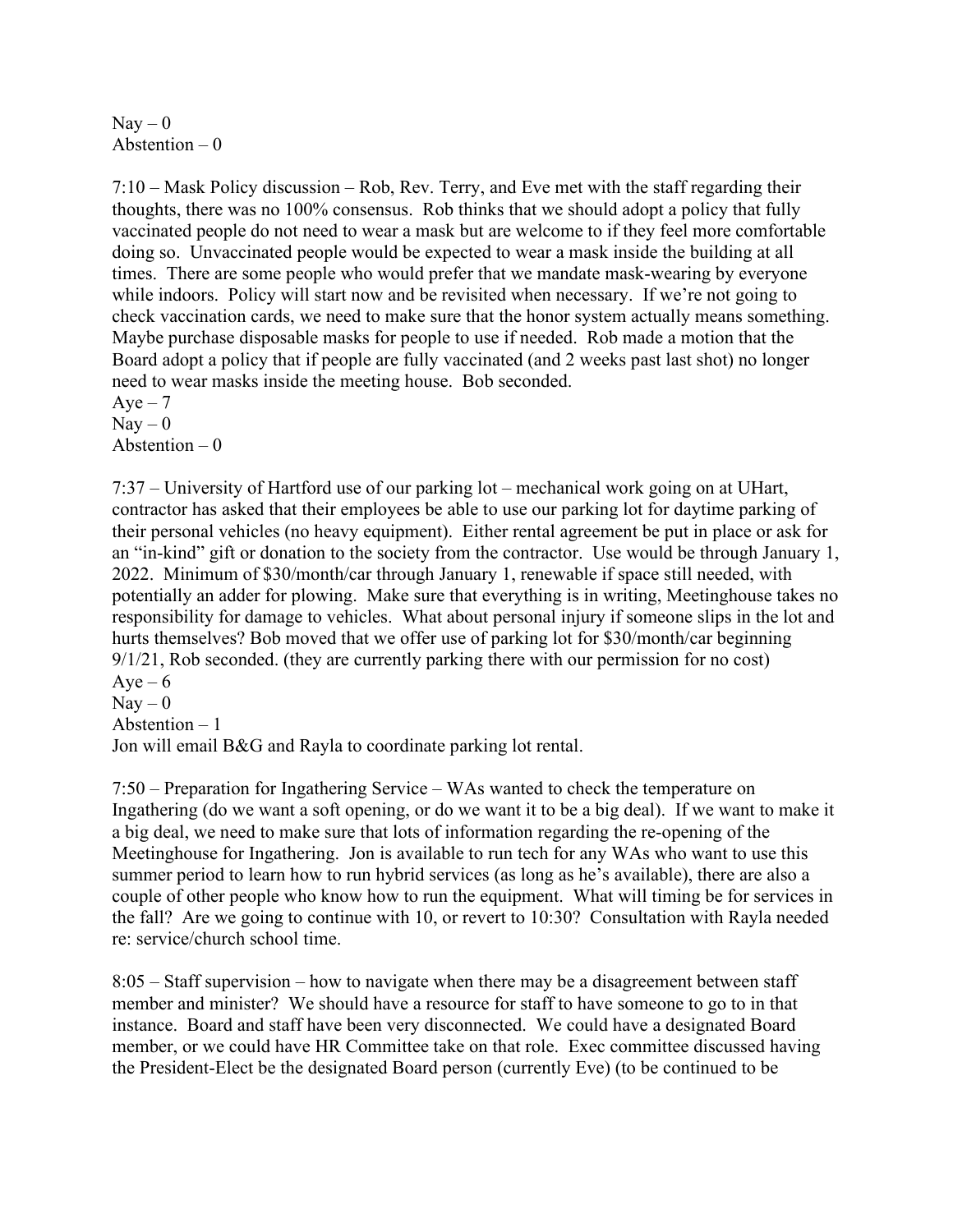discussed as we see how it goes). Rev. Terry and Eve will meet and bring a charge to the Board at the next meeting.

Board Retreat – Annual Board Retreat to happen in August, Martha has offered to host. We need to pick a date. Looks like the 21<sup>st</sup> is best for all Board members present, Rob will coordinate with Martha. Please send ideas for topics to the Board for the Retreat.

Council Reports (see attached) Jon – Auction last year was held on Nov 14, this year will likely be in person and we will need volunteers.

Treasurers Report (see attached) – Rob proposed a Board Resolution to designate the signatories for the Schwab and UBS accounts to add Rob and Eve (Bob and Sarah are already on the accounts) Bob seconded. (Bob will get all the paperwork for Officers to complete and sign)  $Aye - 7$  $\text{Nay} - 0$ Abstention  $-0$ 

Executive Session – Discussion of Volunteer Appreciation Recognition for FY 2020-2021: Member of the Church, 5+ years of service, outstanding contributions. Rob made the motion to approve, Sarah seconded.

 $Aye-6$  $Nay - 0$ Abstention  $-0$  $(Missing) - 2$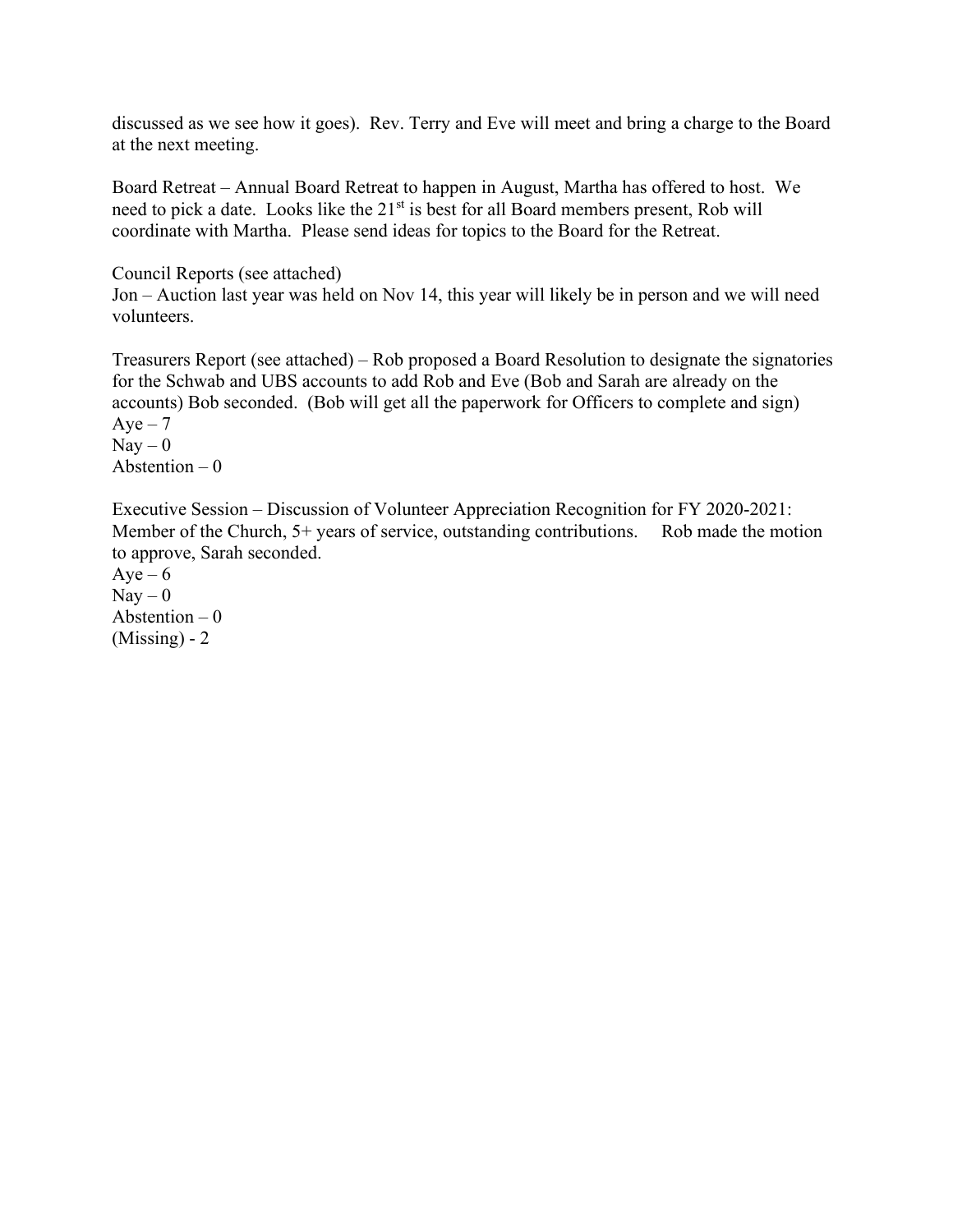

### Final Agenda for our 7/13 Board Meeting

1 message

Sarah McKenzie <sarah.h.mckenzie@gmail.com><br>Rinal Agenda for our 7/13 Board Meeting<br>Annessage<br>Robert Spector <Robert\_Spector@ctd.uscourts.gov><br>To: Eve Pech <elpector@ctd.uscourts.gov><br>Considerable and McKenzie <sarah.h.mck To: Eve Pech <elpech@sbcglobal.net>, Sarah McKenzie <sarah.h.mckenzie@gmail.com>, Bob Hewey <boltonbob@aol.com>, Peter Meny <plmeny9@gmail.com>, Dana Donovan <danadonovan@sbcglobal.net>, Jon Covault <jncovault@hotmail.com>, Christina Davies <daviesush@gmail.com> Cc: Martha Bradley <marthabradley49@yahoo.com>, Terry Cummings <terryuu633@gmail.com>, Dianne Daniels <ushinterndd@gmail.com> Sarah McKenzi<br>
Sarah McKenzi<br>
inal Agenda for our 7/13 Board Meeting<br>
message<br>
between Spector <Robert\_Spector@ctd.uscourts.gov><br>
i: Eve Pech <elpech@sbcglobal.net>, Sarah McKenzie <sarah.h.mckenzie@gmail.com<br>
olotonbob@ao **inal Agenda for our 7/13 Board Meeting**<br>
message<br>
bbert Spector <Robert\_Spector@ctd.uscourts.gov><br>
Eve Pech <elpech@sbcglobal.net>, Sarah McKenzie <sarah.h.mckenzie@gmail.com<br>
cncovault@hotmal.com>, Peter Meny <plmeny9@gm Inal Agenda for our 7/13 Board Meeting<br>
Innessage<br>
Subset Spector <Robert\_Spector@ctd.uscounts.gov><br>
E. Eve Pech <elpech@slogoloal.net>, Sarah McKenzie <sarah.h.mckenzie@gmail.com<br>
Subset Spector (Subset Spector Mentry Spe message<br>
Subert Spector <Robert\_Spector@ctd.uscourts.gov><br>
Subert Spector <Robert\_Spector@ctd.uscourts.gov><br>
E Eve Pech <elpech@sbcglobal.net>, Sarah McKenzie <sarah.h.mckenzie@gmail.com><br>
cncovault@notmail.com><br>
C: Martha f: Eve Pech <electric startshouted: Sarah McKenzie <sarah.h.mckenzie@gmail.orn><br>
f: Eve Pech <electric startshouted: Sarah McKenzie <sarah.h.mckenzie@gmail.orn><br>
cnovault@hotmail.com>, Peter Meny <phimeny9@gmail.com><br>
fict ncovault@hofmail.com>, Christina Davies <daviesush@gmail.com><br>
S: Martha Bradley <marthabradley49@yahoo.com>, Terry Cummings <terryuu633@;<br>
shinterndd@gmail.com><br>
Hello everyone,<br>
Hello everyone,<br>
Hello everyone,<br>
Hello ev

Hello everyone,

Here is the final agenda for our Board Meeting tomorrow, Tuesday, July 13th at 6:30pm. Hello everyone,<br>Here is the final agenda for our Board Meeting tomorrow, Tuesday, July 13th at 6:30<br>USH BOARD MEETING AGENDA - 7/13/21 at 6:30pm.<br>6:30pm Check in, All - 15 mins.<br>6:48pm Opening Words and Chalice Lighting, R

- USH BOARD MEETING AGENDA 7/13/21 at 6:30pm.
- 
- 6:45pm Opening Words and Chalice Lighting, Rev. Terry 3 mins.
- 
- 
- 
- 
- 
- 7:09pm Approval of B&G amendment for equipment, Bob 2 mins.
- 
- 7:21pm Volunteer Recognition Awards, Tina 5mins.
- 7:26pm Use of our Parking Lot by University of Hartford, Jon 5 mins.
- 
- 6:30pm Check in, All 15 mins.<br>6:45pm Opening Words and Chalice Lighting, Rev. Terry 3 mins.<br>6:45pm Board Covenant, Rob 2 mins.<br>6:50pm Approval of June Minutes, Sarah 2 mins.<br>6:52pm Summer Worship Schedule, Rob 3 6:45pm Opening Words and Chalice Lighting, Rev. Terry - 3 mins.<br>6:48pm Board Covenant, Rob - 2 mins.<br>6:50pm Approval of June Minutes, Sarah - 2 mins.<br>6:50pm Summer Worship Schedule, Rob - 3 mins.<br>6:55pm Ministerial Coverag 6:48pm Board Covenant, Rob - 2 mins.<br>6:50pm Approval of June Minutes, Sarah - 2 mins.<br>6:52pm Summer Worship Schedule, Rob - 3 mins.<br>6:57pm 2021-22 Budget, Bob - 12 mins.<br>7:09pm Approval of B&G amendment for equipment, Bob 6:50pm Approval of June Minutes, Sarah - 2 mins.<br>6:52pm Summer Worship Schedule, Rob - 3 mins.<br>6:55pm Ministerial Coverage for July, Rob - 2 mins.<br>7:09pm Approval of B&G amendment for equipment, Bob - 2 mins.<br>7:11pm Establ 6:55pm Ministerial Coverage for July, Rob - 2 mins.<br>6:57pm 2021-22 Budget, Bob - 12 mins.<br>7:09pm Approval of B&G amendment for equipment, Bob - 2 mins.<br>7:11pm Establishing COVID-19 Mask Policy, Board - 10 mins.<br>7:26pm Use 6:57pm 2021-22 Budget, Bob - 12 mins.<br>7:09pm Approval of B&G amendment for equipment, Bob - 2 mins.<br>7:11pm Establishing COVID-19 Mask Policy, Board - 10 mins.<br>7:21pm Volunteer Recognition Awards, Tina - 5mins.<br>7:31pm Use o
- 
- 
- 8:06pm President and President-Elect Reports, Rob and Eve 5 mins.
- 
- 
- NEXT MEETING IS TUESDAY, AUGUST 10, 2021 at 6:30pm.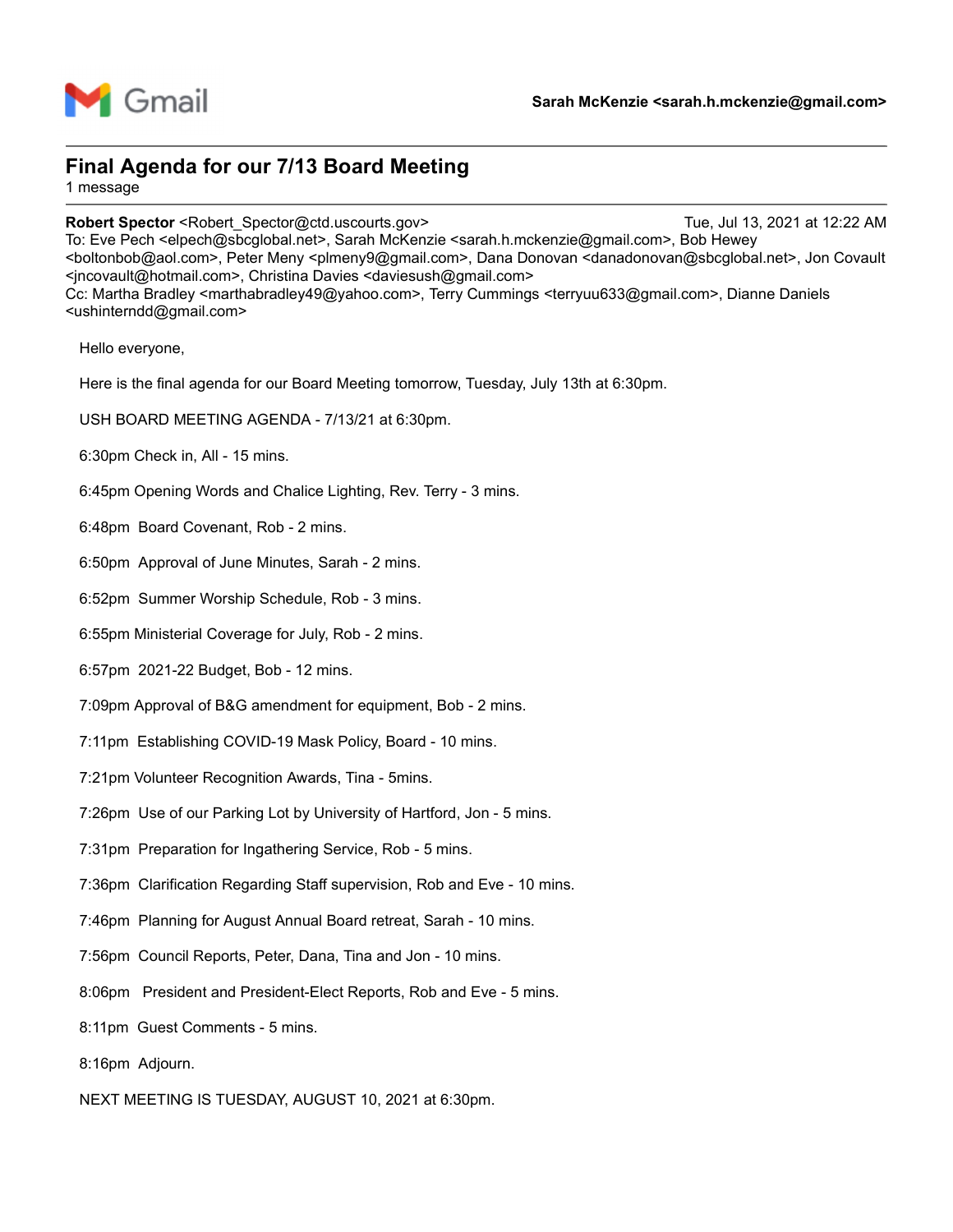Administrative Council Monthly Report Jon Covault, Chair July 13, 2021

### **Stewardship**

We should be thinking about our fall 2021 auction. Last year's hybrid online and "live zoom" auction wrapped up during coffee hour on Sunday November 15, 2020. With COVID restrictions starting to relax there may be more options to consider for this year's auction. Ideas and volunteers welcomed!

Identifying a stewardship chairperson for the upcoming year should be a priority. Could the nominating committee assist in this process?

### **Arts sub-council**

Diane Cadrain who has volunteered to head up Art in the Ambulatory this year will be contacting members of the Artists's Way group at USH to gauge interest in installing an art display in the ambulatory for the September  $12<sup>th</sup>$  ingathering service.

### **Building and Grounds Committee**

**USH solar facility**. A final transfer agreement specifying the financial items to be included in the net payment from USH to the Sole Proprietor of the installation in the amount of \$4,876 was reviewed and approved by Jim Venneman, Jon Covault and Bob Hewey on behalf of USH. The final transfer document was signed by Bob Hewey on behalf of USH and payment completed on June 30, 2021. This transfer is anticipated to reduce our annual electric service expenditure by \$8,000. Congratulations to USH as the proud owner of a solar energy installation sufficient to provide 100% of our annual projected electric usage. Thanks to David Newton and the 2015 Solar project group for leadership in the installation of the array and to David for stewardship of the solar system these past 4 years. We are grateful for the over 75 donors/families who's financial commitment to the project 5 years ago has now come to fruition.

**Video live streaming capacity.** Our first live stream of a service from the Sanctuary will occur Sunday July 18 (less audience!). There will be a stream to our usual Zoom Sunday service meeting room as well as simultaneous streams to the USH Facebook page and to vimeo.com/unitariansocietyhartford. Yet to be determined is whether streaming to the Zoom room site should continue in September when members can again gather for service in the Sanctuary. The Vimeo image quality may be somewhat better than the Zoom site and access does not require login or password and is not encumbered by advertising, but does have an annual fee. The Zoom site provides the live closed captioning option which enhances our inclusive ministry. We plan to initiate use of the PC / large flat screen TV monitor for coffee hour after service on July 18 to allow Worship Associates and Guest Speaker for the service to join with others at home for after service coffee hour via Zoom.

#### **Notes from June 13 Building and Grounds meeting.**

**Parking -** Macri Associates Inc. requested rental of 10-15 parking spaces for construction employee's personal vehicles in our lot on week days while Marci Associates Inc. are performing construction work at Univ. Hartford. Because the need was immediate, B&G decided to allow them to park as necessary and put off to September 1st further discussion of rental agreement pending board discussion. B&G discussion included consideration to either solicit an appropriately sized donation or arrive at a reasonable rental cost, perhaps \$1-2/day/parking space (\$1x15 spaces/day=\$2,700 for 6 months). The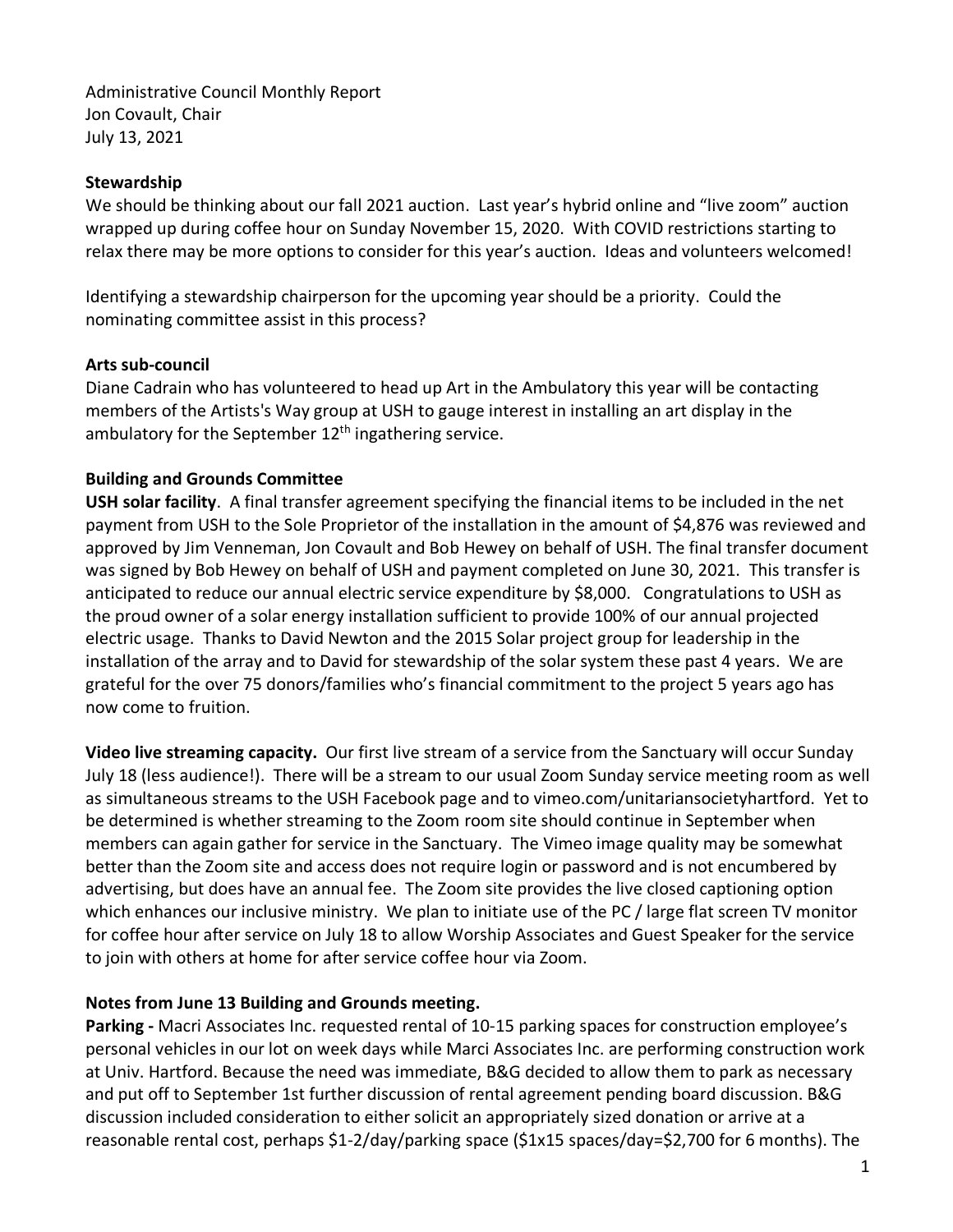question of snow removal requirements was noted as they wish to maintain the parking arrangement until about January 1st.

**Freezer** - The freezer in the kitchen failed and all the food had to be tossed. B&G determined not cost effective to pursue repair and options for replacement sought. Currently short supply of appliances may delay replacement.

**Office issues.** B&G has recommended that USH renew our cost favorable contract with TAB computing for up to 2 hours per month IT network, desktop and phone system support for a monthly charge of \$140.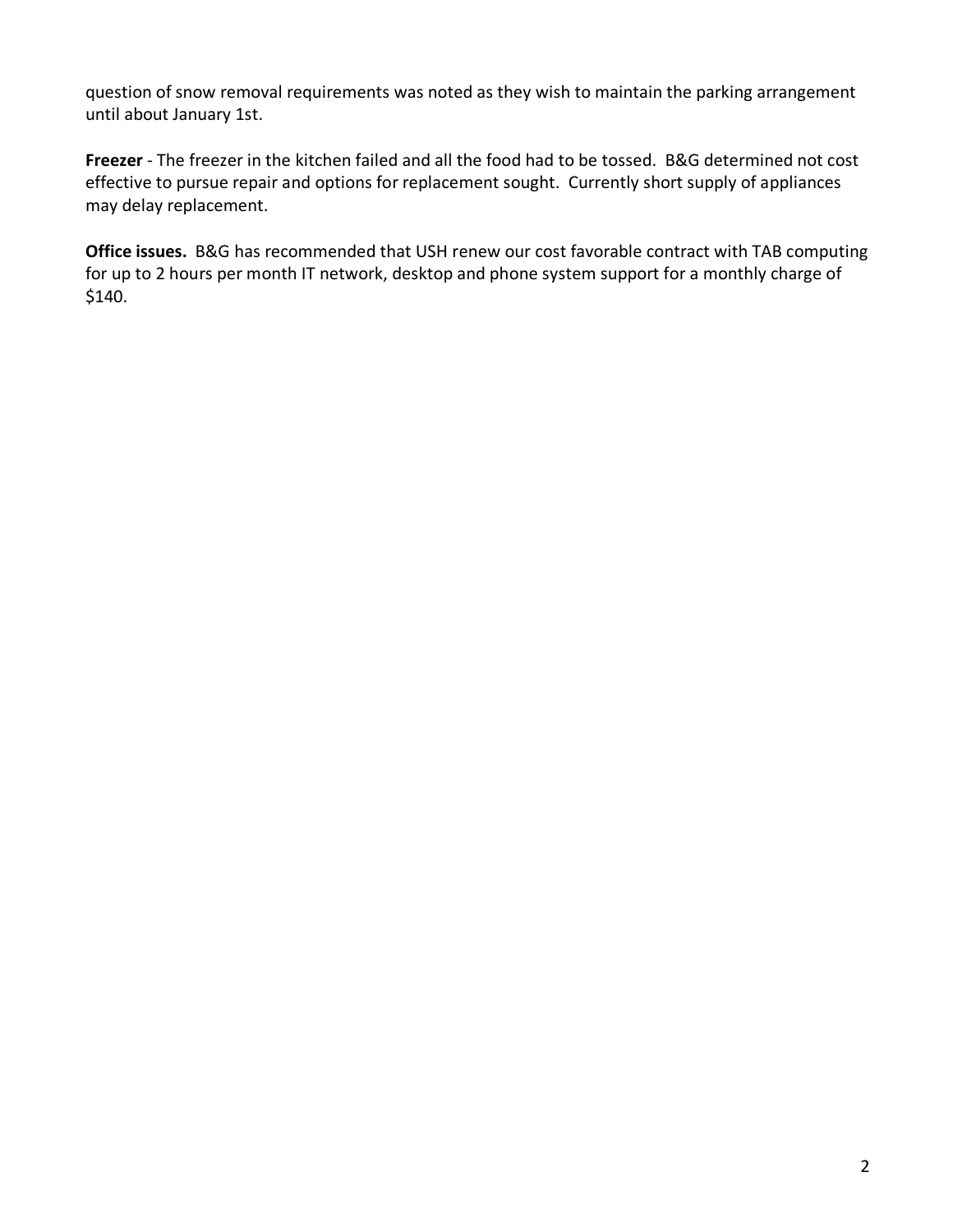# **Council on Community Within July 2021**

**Membership**: Carolyn Carlson has announced her desire to turn leadership of this subcouncil over to a successor as of August 1st, in order to focus on health concerns. We have spoken about some possible directions for the fall, and will continue those discussions. Martha Bradley (now chair of nominating committee) has been apprised of this transition, and some likely possibilities for a new membership chair have been mentioned to her.

As part of the Membership activities, plans for a lawn concert this coming Sunday (July 18;  $6 - 7:30 \text{ pm}$ ) are moving ahead. This is being billed as a co-presentation of USH and UCWH (Fern Street); is free (with donations happily accepted); and is an opportunity to do a little promotion for Meeting House Presents. Performers would likely be staged directly outside the front doors, with audience occupying the 'handicapped parking' area and/or the front lawn. Anyone desiring to lend a hand will be most welcome to do so.

**Caring Network**: Since Eve Pech has begun her term as President-Elect (and subsequently as President), Janice Newton is stepping back into the chair of this subcouncil for two years. Louise Harmon has agreed to act as secretary during this period.

**Adult Programs**: The book group has met in person at the Groothuis' home — their first face-to-face encounter in 16 months. Artist's Way will continue in the fall, in hybrid fashion as several members live at a distance and appreciate the opportunity to maintain contact. Saturday Sing-Alongs have gathered twice so far; the Lunch Bunch has arranged to resume its meetings. Ideas and proposals for new small-group-gathering opportunities, along with the enthusiasm and drive to bring these into being, will be happily received.

Christina Davies Council Chair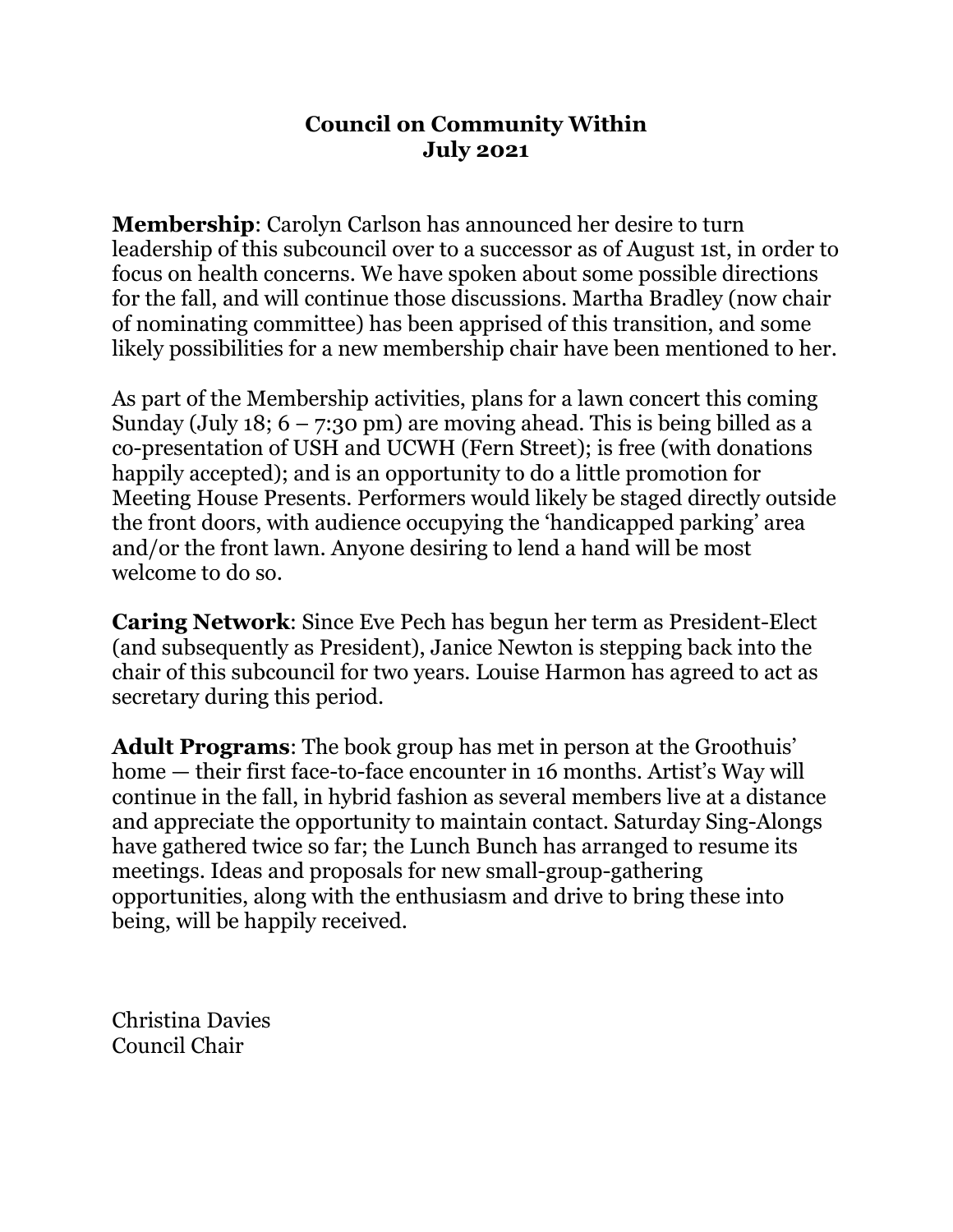#### **Treasurer's Report – July 2021**

### **Financial Status/Cashflow**

The projected deficit for the Fiscal Year 2020/2021 is expected to remain in the \$10,000 range. A final report will be available later in the month. The expected check from BDS, our copier/printer company, for the low use of the machine during the pandemic was delayed due to an administrative error on their part. It has now been received. The purchase of the solar array was completed successfully at the end of June.

### **Budget Process for Fiscal Year 2021/2022**

The board will need to decide how to handle the projected substantial difference between income and expenditures in the draft budget submitted late last month. Because the budget has not been approved, staff pay is being continued at the current rate.

#### **USH Pledging/Giving Report**

An end of the fiscal year statement to donors, particularly to those who have pledged but not completed payment and those who have given in the past but not yet donated, was sent out in late June.

### **Water Usage/Knox Gardens**

The first bill in the amount of \$2277.53 for the water used in the Knox Gardens in the period ending June 18, 2021 was sent to the Knox Foundation on July  $5<sup>th</sup>$ . It was suggested once again that Knox consider drilling an irrigation well as an alternative to paying the high cost of MDC water.

### **Addition of New Officers Signatures on USH Accounts**

Paperwork to add the new President and President elect signatures on the USH People's United Bank, the Schwab brokerage and UBS brokerage accounts will be needed. The board will need to vote a resolution to accomplish this.

Respectfully Submitted,

Bob Hewey, USH Treasurer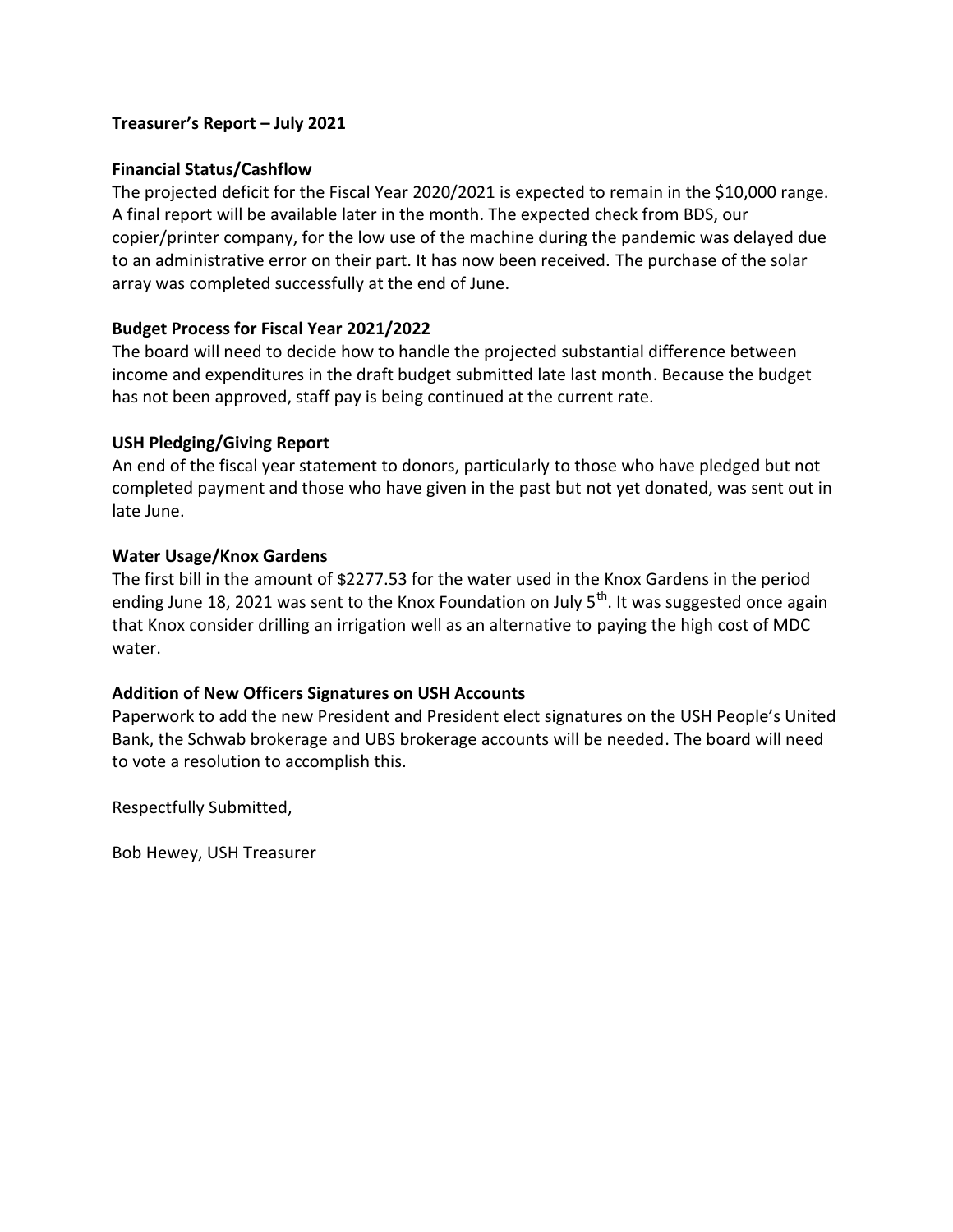# Unitarian Society of Hartford **ANNUAL OUTSTANDING SERVICE AWARD:**

I.Purpose: To demonstrate appreciation and recognition by the Board of the valuable contributions of an individual member of the Unitarian Society of Hartford.

# II. Selection Criteria

- USH membership
- Nomination by Board member(s), one person per member
- Non-monetary service
- Neither a current Board member nor a USH employee
- Service in a selected role or multiple roles for a minimum total of five years,
- Delivery of exemplary service
- Active promotion of USH values.
- Demonstrated dedication to completion of necessary tasks
- Sustained and successful engagement with Congregation

## III. Procedures

- Individual Board member prepares an approximate 300 word statement of the Nominee's accomplishments and/or activities in service of USH
- Share this statement with USH board